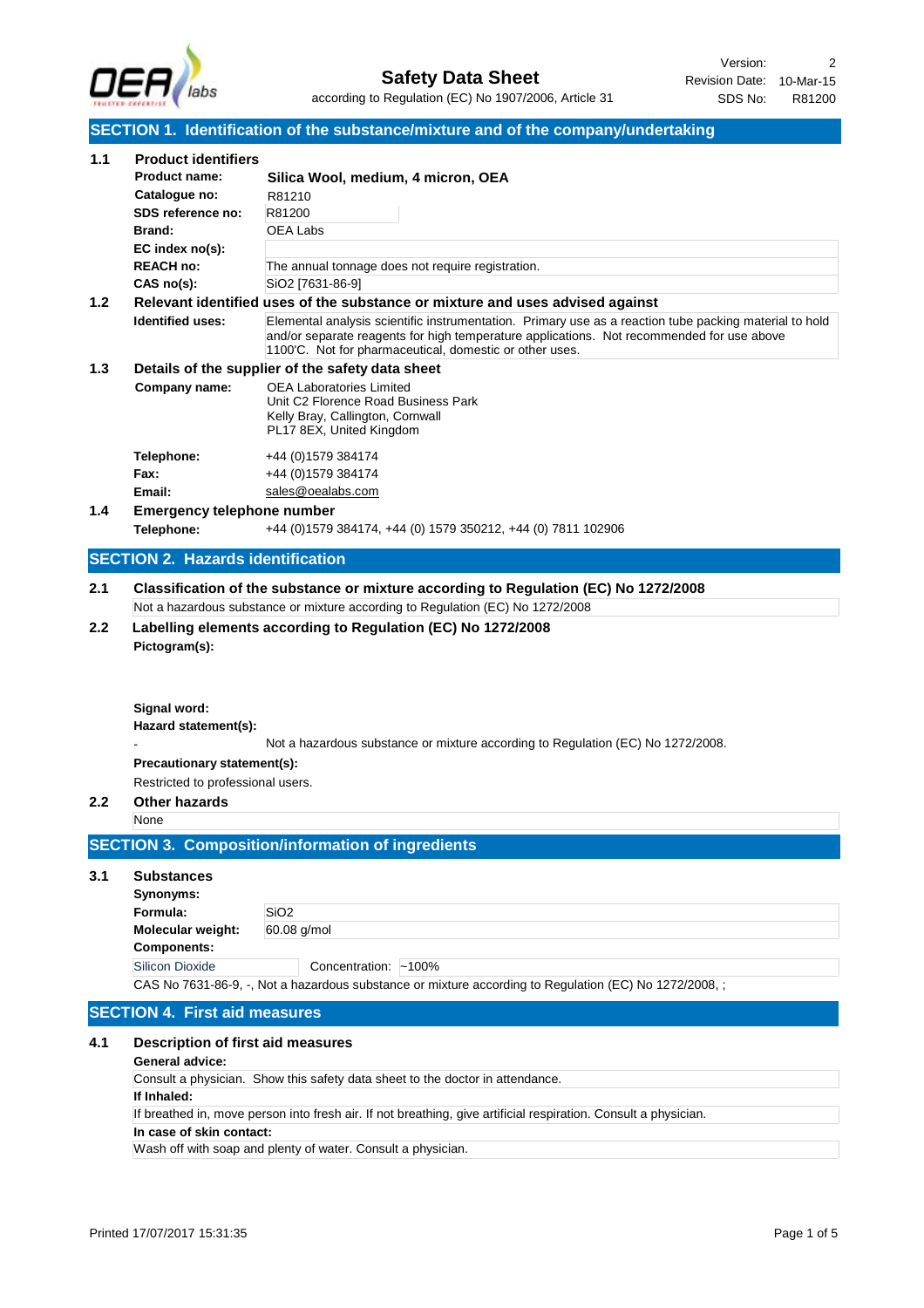

# **Safety Data Sheet**

according to Regulation (EC) No 1907/2006, Article 31

#### **In case of eye contact:**

|  | Rinse thoroughly with plenty of water for at least 15 minutes and consult a physician.w             |
|--|-----------------------------------------------------------------------------------------------------|
|  | If swallowed:                                                                                       |
|  | Never give anything by mouth to an unconscious person. Rinse mouth with water. Consult a physician. |

### **4.2 Most important symptoms and effects, both acute and delayed**

**4.3 Indication of any immediate medical attention and special treatment needed** The most important known symptoms and effects are described in the labelling (see section 2.2) and/or in section 11.

## No data available.

## **SECTION 5. Firefighting measures**

#### **5.1 Extinquishing media**

#### **Suitable extinquishing media:**

Use water spray, alcohol-resistant foam, dry chemical or carbon dioxide.

- **5.2 Special hazards arrising from the substance or mixture**
	- silicon oxides<sup>[]</sup>

# **5.3 Advice for firefighters**

Wear self contained breathing apparatus for fire fighting if necessary..

# **5.4 Further information**

No data available.

### **SECTION 6. Accidental release measures**

# **6.1 Personal precautions, protective equipment and emergency procedures**

Use personal protective equipment. Avoid breathing vapours, mist or gas. Ensure adequate ventilation. Evacuate personnel to safe areas. For personal protection see section 8.

- **6.2 Environmental precautions** Do not let product enter drains.
- **6.3 Methods and materials for containment and cleaning up**
- Soak up with inert absorbent material and dispose of as hazardous waste. Keep in suitable, closed containers for disposal. **6.4 Reference to other sections**

For disposal see section 13.

# **SECTION 7. Handling and storage**

#### **7.1 Precautions for safe handling**

Avoid contact with skin and eyes. Avoid inhalation of vapour or mist. For precautions see section 2.2.

**7.2 Conditions for safe storage, including any incompatibilities**

Store in cool place. Keep container tightly closed in a dry and well-ventilated place.

### **7.3 Specific end uses**

A part from the uses mentioned in section 1.2 no other specific uses are stipulated.

### **SECTION 8. Exposure controls/personal protection**

### **8.1 Control parameters**

#### **Components with workplace control parameters:**

#### Silicon Dioxide

CAS No 7631-86-9, Not a hazardous substance or mixture according to Regulation (EC) No 1272/2008; TWA, 2.4mg, UK, EH40 WEL; TWA, 0.3mg/m3, UK, EH40 WEL

#### **8.2 Exposure controls**

#### **Appropriate engineering controls:**

Handle in accordance with good industrial hygiene and safety practice. Wash hands before breaks and at the end of workday. **Personal protective equipment:**

#### **Eye/face protection:**

Face shield and safety glasses Use equipment for eye protection tested and approved under appropriate government standards such as NIOSH (US) or EN 166(EU).

#### **Skin protection:**

Handle with gloves. Gloves must be inspected prior to use. Use proper glove removal technique (without touching glove's outer surface) to avoid skin contact with this product. Dispose of contaminated gloves after use in accordance with applicable laws and good laboratory practices. Wash and dry hands. The selected protective gloves have to satisfy the specifications of EU Directive 89/686/EEC and the standard EN 374 derived from it.

#### **Body protection:**

Complete suit protecting against chemicals, The type of protective equipment must be selected according to the concentration and amount of the dangerous substance at the specific workplace.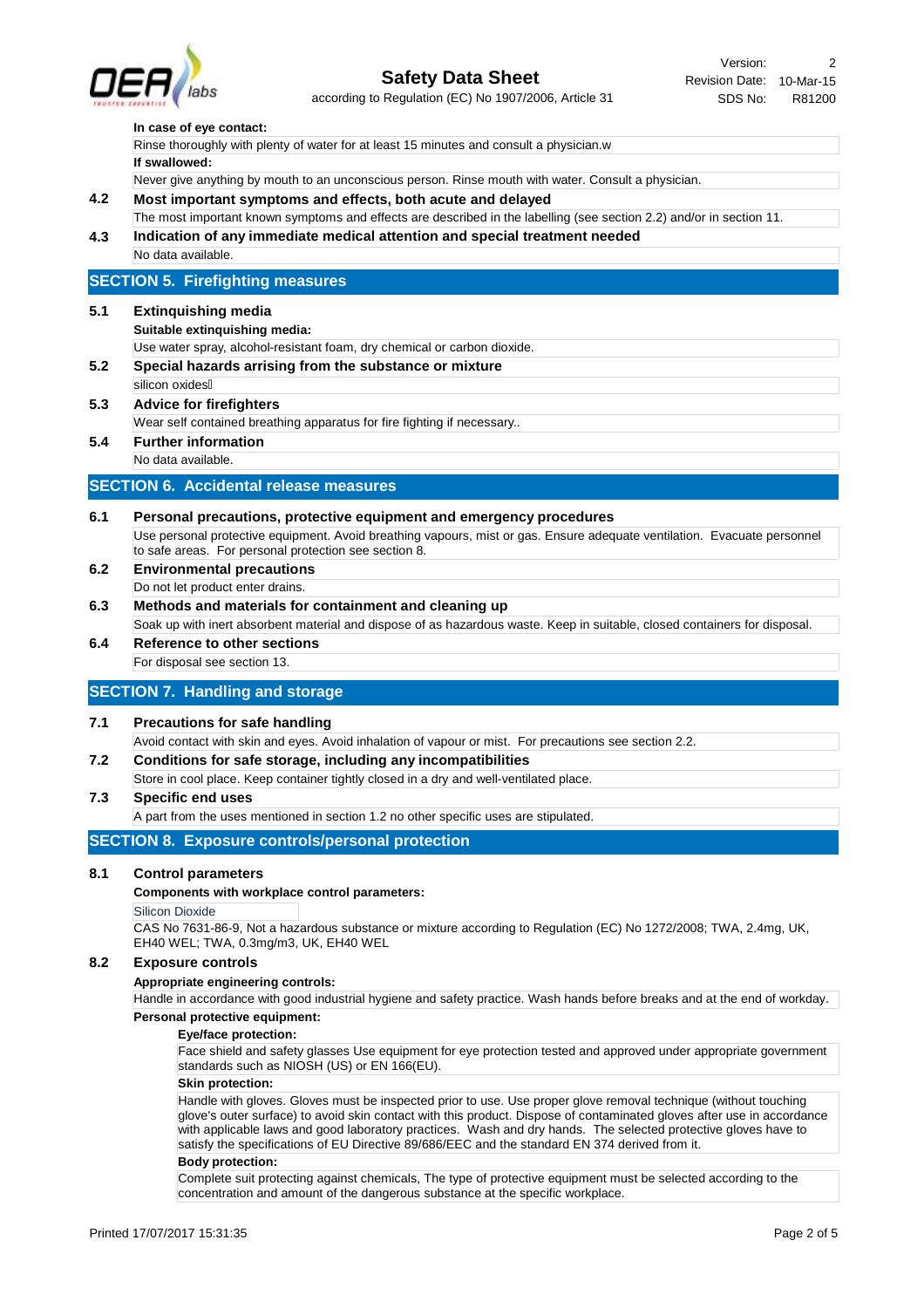

# **Safety Data Sheet**

Revision Date: 10-Mar-15 Version: 2 SDS No: R81200

according to Regulation (EC) No 1907/2006, Article 31

#### **Respiratory protection:**

Where risk assessment shows air-purifying respirators are appropriate use a full-face particle respirator type N100 (US) or type P3 (EN 143) respirator cartridges as a backup to engineering controls. If the respirator is the sole means of protection, use a full-face supplied air respirator. Use respirators and components tested and approved under appropriate government standards such as NIOSH (US) or CEN (EU).

**Environmental protection:**

No data available.

# **SECTION 9. Physical and chemical properties**

#### **9.1 Information on basic physical and chemical properties**

| Form:                                | Soft fibrous wool, pads or chips |
|--------------------------------------|----------------------------------|
| Colour:                              | White transparent                |
| Odour:                               | No data available.               |
| Odour threshold:                     | No data available.               |
| pH:                                  | No data available.               |
| <b>Melting point:</b>                | >1600'C                          |
| <b>Boiling point:</b>                | No data available.               |
| Flash point:                         | No data available.               |
| Flammability solid/gas:              | No data available.               |
| <b>Upper/lower</b>                   | No data available.               |
| flammability or<br>explosive limits: |                                  |
| Water solubility:                    | No data available.               |
| <b>Autoignition temp:</b>            | No data available.               |
| Decomp temperature:                  | No data available.               |
| <b>Explosive properties:</b>         | No data available.               |
| <b>Oxidising properties:</b>         | No data available.               |

### **9.2 Other safety information**

| No data available. |
|--------------------|
|                    |

# **SECTION 10. Stability and reactivity**

| 10.1 | <b>Reactivity</b>                            |
|------|----------------------------------------------|
|      | No data available.                           |
| 10.2 | <b>Chemical stability</b>                    |
|      | Stable under recommended storage conditions. |
| 10.3 | Possibility of hazardous reactions           |
|      | No data available.                           |
| 10.4 | <b>Conditions to avoid</b>                   |
|      | No data available.                           |
| 10.5 | Incompatible materials                       |
|      | No data available.                           |
| 10.6 | Hazardous decompostion products              |
|      | In the event of fire: see section 5.         |
|      | <b>SECTION 11. Toxicological information</b> |

**11.1 Information on toxicological effects**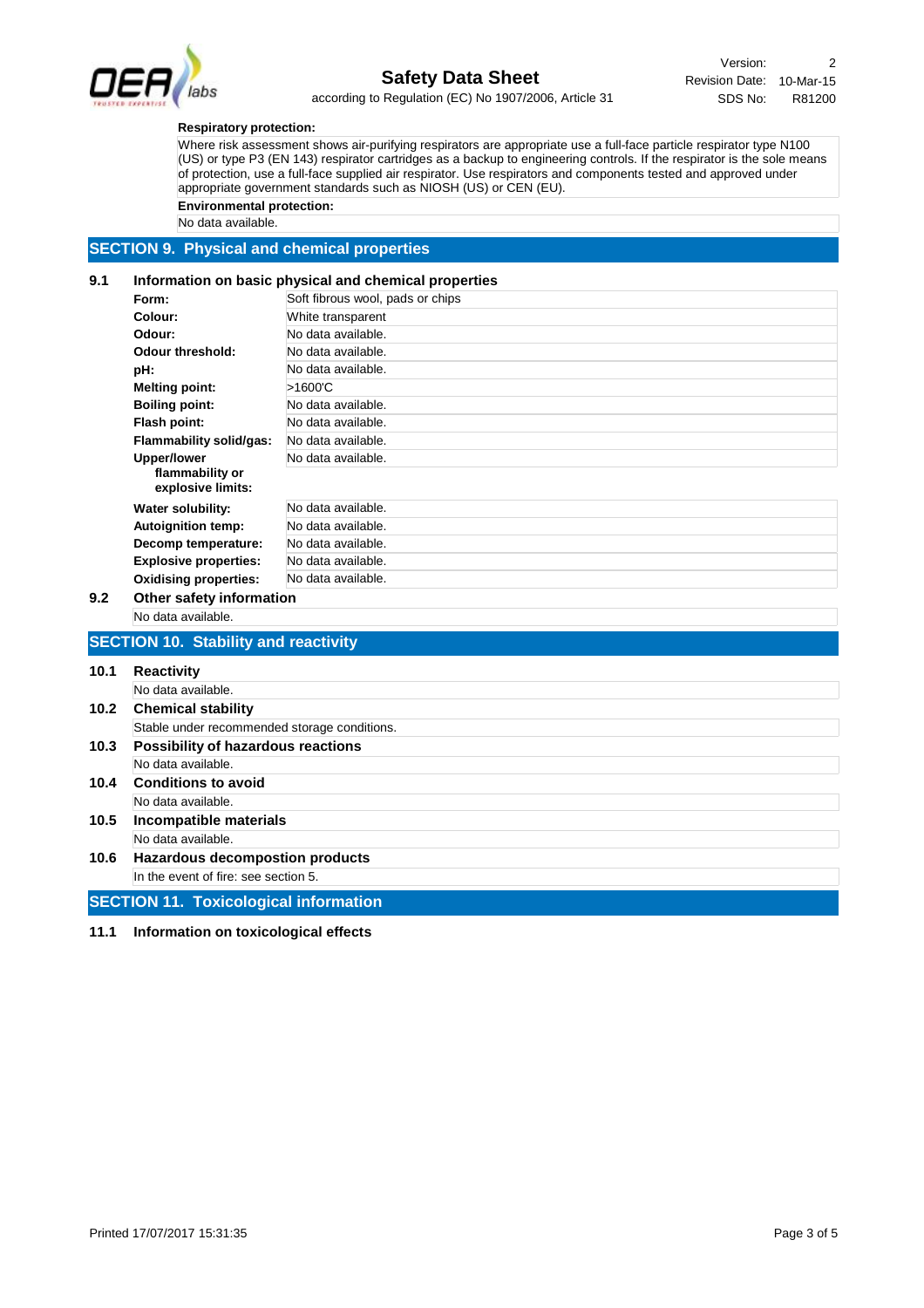

| <b>Acute toxicity:</b>                                                                                                                             |
|----------------------------------------------------------------------------------------------------------------------------------------------------|
| No data available.                                                                                                                                 |
| Skin corrosion/irritation:                                                                                                                         |
| No data available.                                                                                                                                 |
| Serious eye damage/eye irritation:                                                                                                                 |
| No data available.                                                                                                                                 |
| Respiratory or skin sensitisation:                                                                                                                 |
| No data available.                                                                                                                                 |
| Germ cell mutagenicity:                                                                                                                            |
| No data available.                                                                                                                                 |
| Carcinogenicity:                                                                                                                                   |
| IARC: 3 - Group 3: Not classifiable as to its carcinogenicity to humans (Silicon dioxide)                                                          |
| <b>Reproductive toxicity:</b>                                                                                                                      |
| No data available.                                                                                                                                 |
| Specific target organ toxicity - single exposure:                                                                                                  |
| No data available.                                                                                                                                 |
| Specific target organ toxicity - repeated exposure:                                                                                                |
| No data available.                                                                                                                                 |
| <b>Aspiration hazard:</b>                                                                                                                          |
| No data available.                                                                                                                                 |
| Potential health effects - inhalation:                                                                                                             |
| No data available.                                                                                                                                 |
| Potential health effects - ingestion:                                                                                                              |
| No data available.                                                                                                                                 |
| Potential health effects - skin:                                                                                                                   |
| No data available.                                                                                                                                 |
| Potential health effects - eyes:                                                                                                                   |
| No data available.                                                                                                                                 |
| Signs and symptoms of exposure:                                                                                                                    |
| No data available.                                                                                                                                 |
| <b>Additional information:</b>                                                                                                                     |
| RTECS: Not available. To the best of our knowledge, the chemical, physical, and toxicological properties have not been<br>thoroughly investigated. |

# **SECTION 12. Ecological information**

# **12.1 Toxicity**

| <b>Results of PBT and vPvB assessment</b> |  |  |
|-------------------------------------------|--|--|
|                                           |  |  |
|                                           |  |  |
|                                           |  |  |
|                                           |  |  |
|                                           |  |  |

#### **13.1 Waste treatment methods**

## **Product:**

| Offer surplus and non-recyclable solutions to a licensed disposal company. |  |
|----------------------------------------------------------------------------|--|
| Contaminated packaging:                                                    |  |
| Dispose of as unused product.                                              |  |